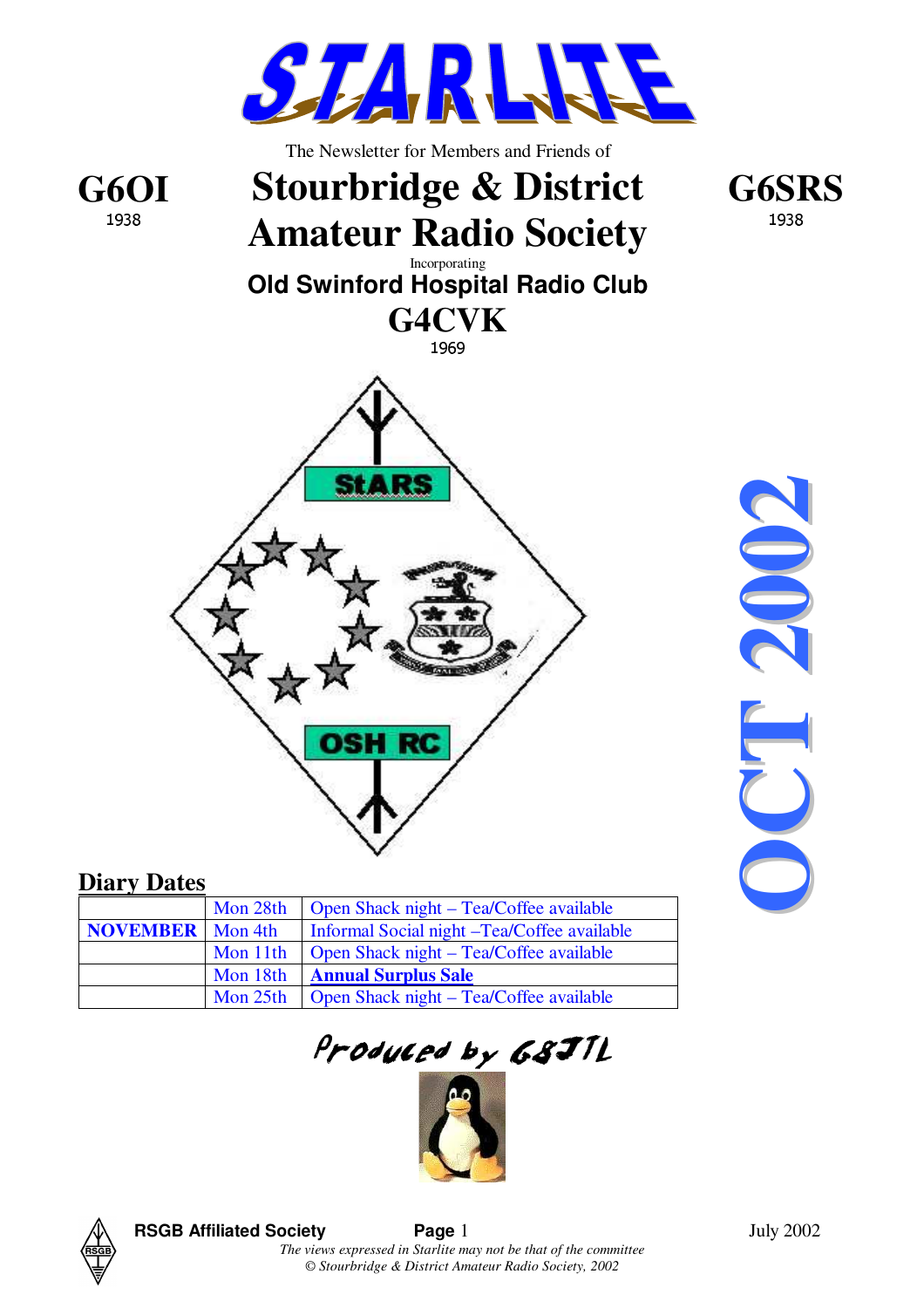

### **Editorial**

Well the last month has been very busy for me, not just on radio but also on a personal level, and as a result I have slipped from my target of issuing the Starlite by the Main meeting. However I have eventually got there so that's all that matters.

You will notice from the article later that a fair amount of work has been carried out at the school to increase the available aerials. Three separate sessions were arranged to carry out all appropriate work, but it has not all been plain sailing .

For more exciting information see the article below

73's de G8JTL Malcolm

### Our Own Roving Reporter

Well I managed to attend the Leicester Radio Rally with Len G4HCZ on Sat 21st Sept that happened to be my birthday and I had the camera with me. I had the camera with me as you will see by the two slides taken there, one being of fellow Stars members stall with WMACC member Steve Hacket, it's the Festival Computer stand which is owned by Nick Moss who as a G6 three letter callsign, the other photo being of the flea market, outside the main hall which is always a feature at the rally & most of the traders are prepared to be outside which so I was informed is far more cheaper because indoor the rental for the stalls are around the £600 for the two days which is a lot to find





Other than Nick I did not see any Stars members there, my other colleague Graham G1JPS who had travelled from London and it was His first visit to Castle Donnington. Even though I did not spend a great deal it was a good day out, I thought it would be the final rally for this year, with the Mars rally on the same day as the organ concert, I can't be in two places at once, but one which doesn't clash is the Worcester Rally on Dec 8th at The Worcester Rugby Club which is just off Junc 6 M5. Before then in November its the Stars Surplus Sale and I wonder what's going to be up for grabs this year?. During My weekly visits to the Severn Valley Railway as a volunteer worker a job I enjoy, I come into contact with people some of which I have never seen before, they come from all walks of life and in conversation find some have the same interests as Myself like Don of the South B'ham Amateur Radio Society who I also come in contact with at radio rallies. Don has been a volunteer at Severn Valley now for a number of years, some one else like Don who I recently came into contact with and who as been to Stars meetings in the past although he is no longer licensed, is Geoff Longmore who was G6AKC. I was going to assist with the aerials on the Sat. what with unexpected phone calls which upset my plans to assist also at that point I knew I would have a full day in front of Me on the Sun. if I was going to attend the Ukulele Society Of Great Britain Meeting at Digswell Nr Welwyn Garden City and Hatfield House where RSGB held two Radio Rallies two yrs ago.

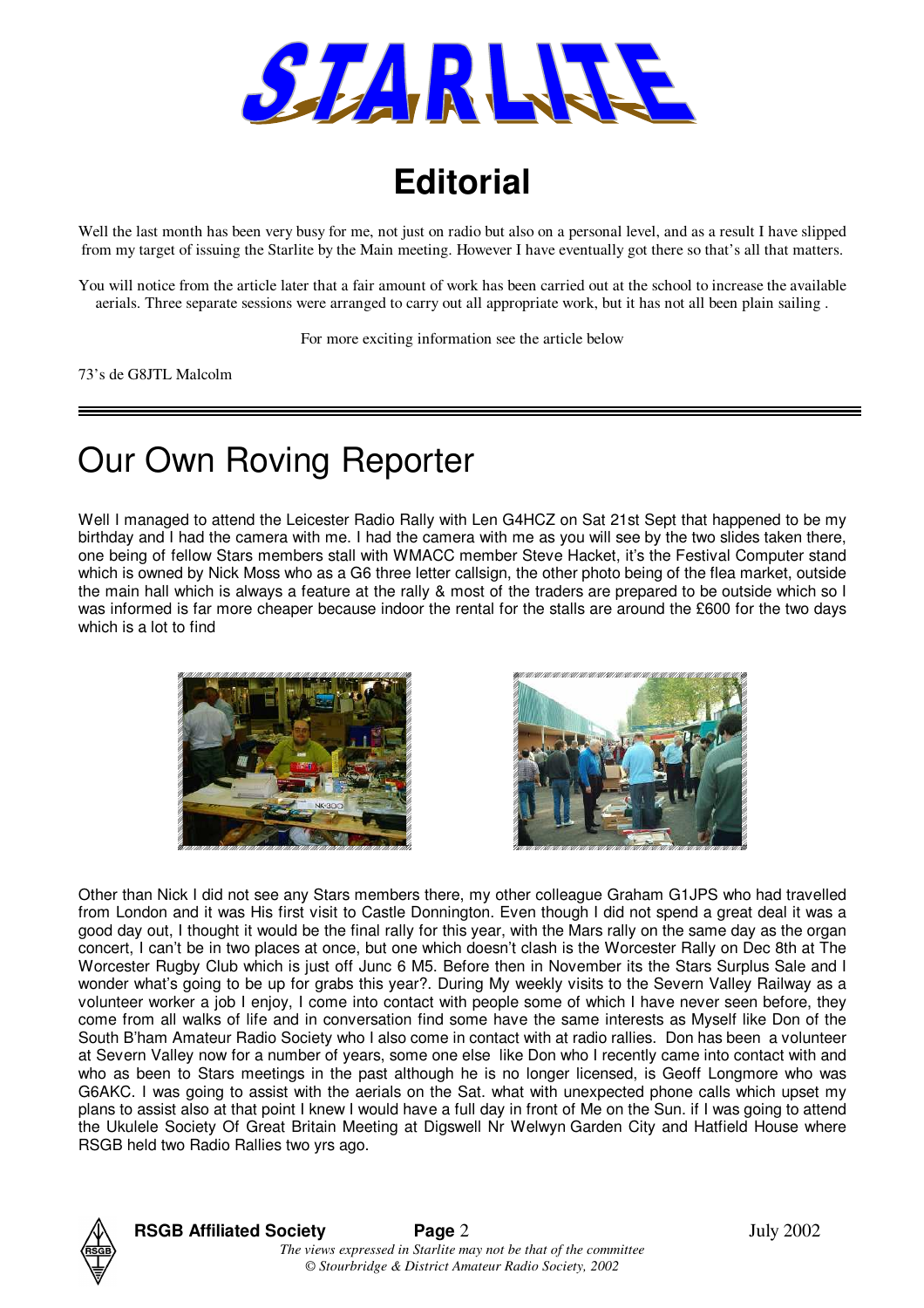

Well Glenys and Myself made the 6hr round trip to get there and enjoyed the day out and meeting up with some of the members who had travelled even greater distances than Myself Leeds, Oswestry, Bournemouth and the Netherlands, its not all Ukes and Playing, there was bit of RF mentioned particularly 2m between Myself & the two on the photo who I have mentioned before in past reports & they from left to right Geoff G6KPA & John G8NPK John used to engrave the badges for RSGB, there are no prizes for guessing who is on the other photo doing His solo spot on stage.





I would like to give a mention at this point about the talent that there is within both the USofGB and the GFS some appear on TV and Radio from time to time. Andy Eastwood who I first came into contact with at a one day GFS meeting in Stourbridge 12 yrs ago when He was still at School, has for the past two yrs been touring with the Ken Dodd show. He will be in W'ton in Dec. It was a good but tiring day out. It must be old age, have to think more nowadays before I make long Journeys driving myself, even though I enjoy the events when I get there whether its Radio or otherwise its the driving back afterwards that's on My mind, however I have heard say along the grape vine that a long standing member of Stars going back over 50yrs and who is a 2-3yrs older than Myself has just recently retired from the medical profession, Dr Alan Parkes G7AXW. We all wish Him well in His retirement and I feel certain with all His interests He will find plenty to do in the yrs ahead. Finally I enjoyed the talk about the Enigma machine at the Sept meeting it had memories of that excellent visit to Bletchley Park last yr. I hope the proposed visit to the national Motor Cycle Museum or to any other venue is also successful. Well that's all for now if I have missed anything out it will be featured in the next Edition of Starlite. I am now going to write reports for the other Societies I am connected with, while I am in the writing mood, see you all soon

That's all for now Best 73s Your Roving Reporter Malcolm

### **Foundation Course**

**Arrangements are now well under way for the next foundation course. We currently have a number of prospective candidates who wish to take the course** 

**It has been decided that the next course will be scheduled to cover 1 full day (Saturday) and three evenings (Monday/Tuesday/Wednesday) in order to achieve the requisite number of training hours together with the examination period.**

**The course date has been scheduled , subject to sufficient candidates being able to attend, for Saturday 9th , Monday 11th,Tuesday 12th and Wednesday 13th November**

**If you know of any other prospective candidates then please contact Hon Sec John as soon as possible so that the appropriate arrangements can be made to include them**

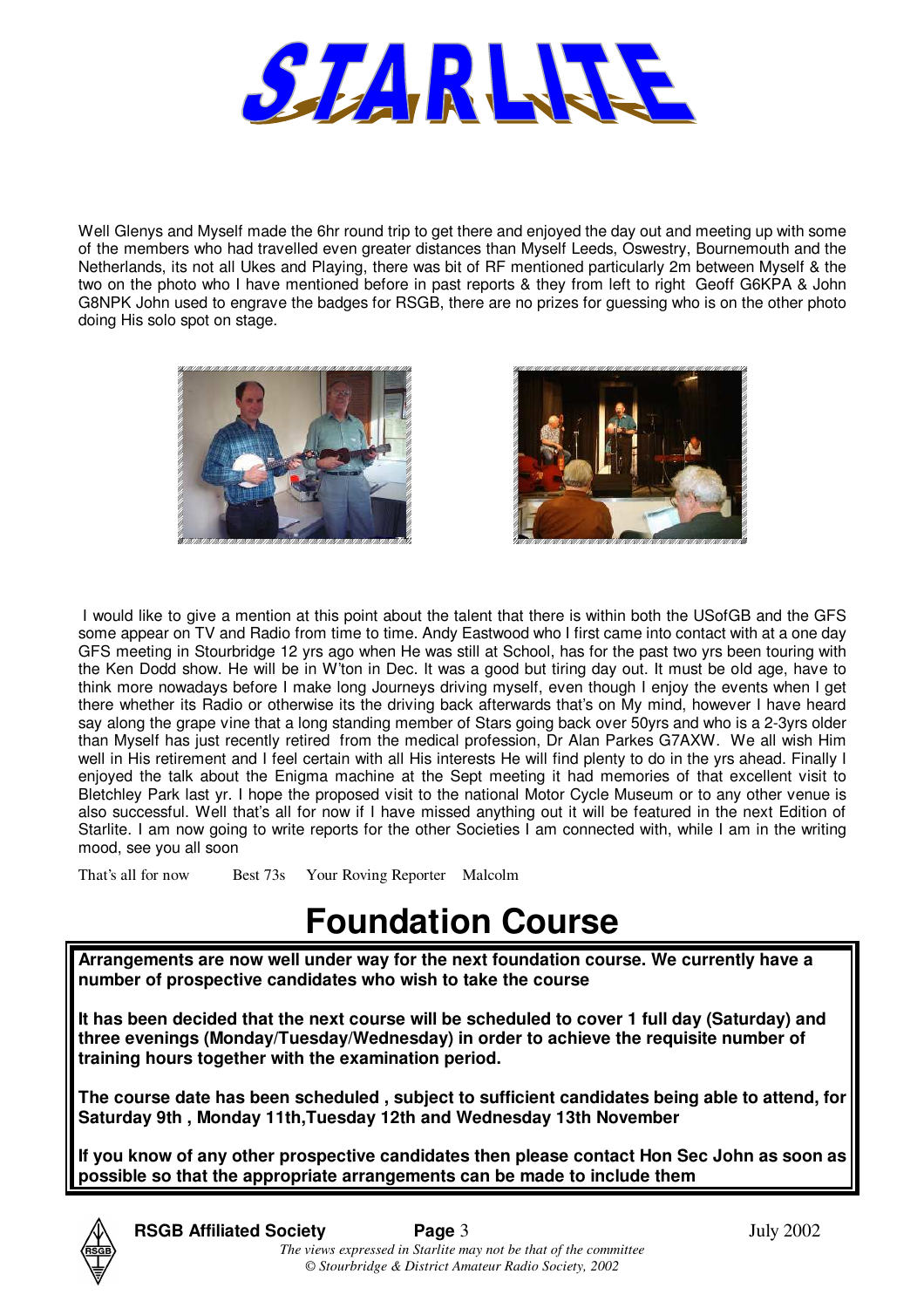

### **MEETING REPORTS**

#### **Aerial Rigging Party hits Oldswinford**

Those in the club whose commitments allow them the opportunity carried preliminary work out midweek.

A second session was arranged for the Saturday 25th September when the feeders could be installed. The HF beam had been installed on the rotator but it needed to be repositioned in order to clear one of the school's TV aerials. New feeders were installed together with additional feeders for a 10Ghz ATV installation. Unfortunately after installation it was found that the shack indicator would no longer pick up the correct beam heading although the rotator was turning ok. This was subsequently found to be a problem with the potentiometer and a replacement is now being procured.

During the erection of the beam it became obvious that the G5RV would foul the elements so this had to be repositioned, also the twin feed had split so the opportunity was taken to completely renew the aerial. This task was undertaken on the third Saturday together with installation of two Ex-Sat dishes for 10Ghz ATV use.

At this point the work still outstanding includes re-installation of the rotator (the beam is currently fixed on an Easterly direction) and alignment of the ATV Dishes. This work will be scheduled once the rotator repair is completed.

And just to prove it really happened these Candid camera shots have come to life (Courtesy of James)

### **PICK YOUR OWN CAPTION**



Well there must be a better way too straighten this

How long have these brackets been on here

Are you sure this is the right way up

Well there must be a way up there somehow

I think we'll stay here whilst that lot are up there

Well I wouldn't do it that way



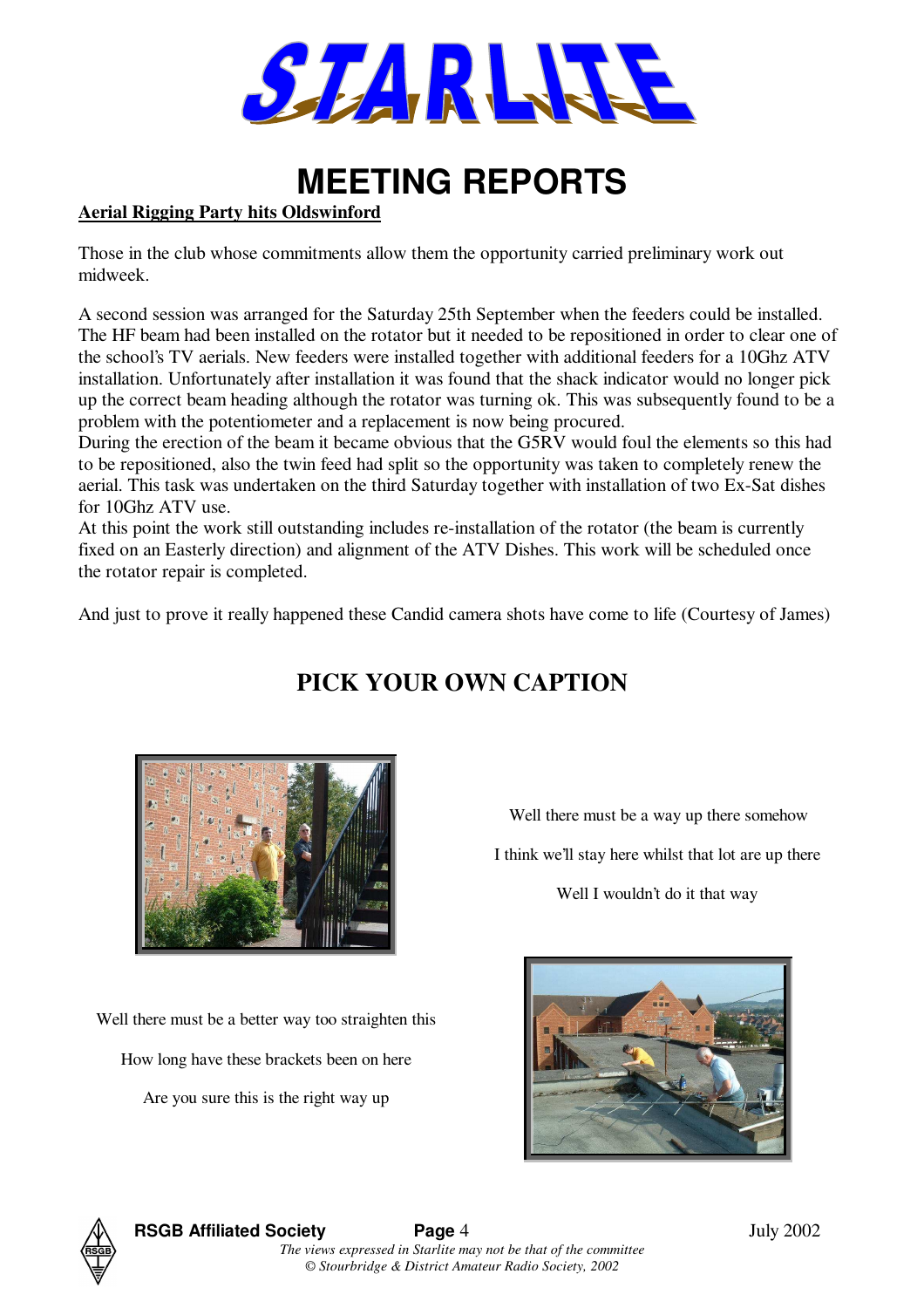



Is that a suitable point for the ATV Installation?

Now what's over this wall

Why can you never find a straight piece of masting



Now what Knot should we use here

Shall I tie it or shall you

Wonder what this bit of string is here for

Bravely forward – Into the unknown

One small step for mankind .. One giant leap for StARS

I wish they'd keep the ball lower



Well would it be easier this way than the ladder

Whoops wonder who will have to pay for the window

Wish that lot on the ground would get their act together



Now what SHALL I do with this Are those lot on the roof Deaf Technology rules the day





**RSGB Affiliated Society Page 5** July 2002 *The views expressed in Starlite may not be that of the committee © Stourbridge & District Amateur Radio Society, 2002*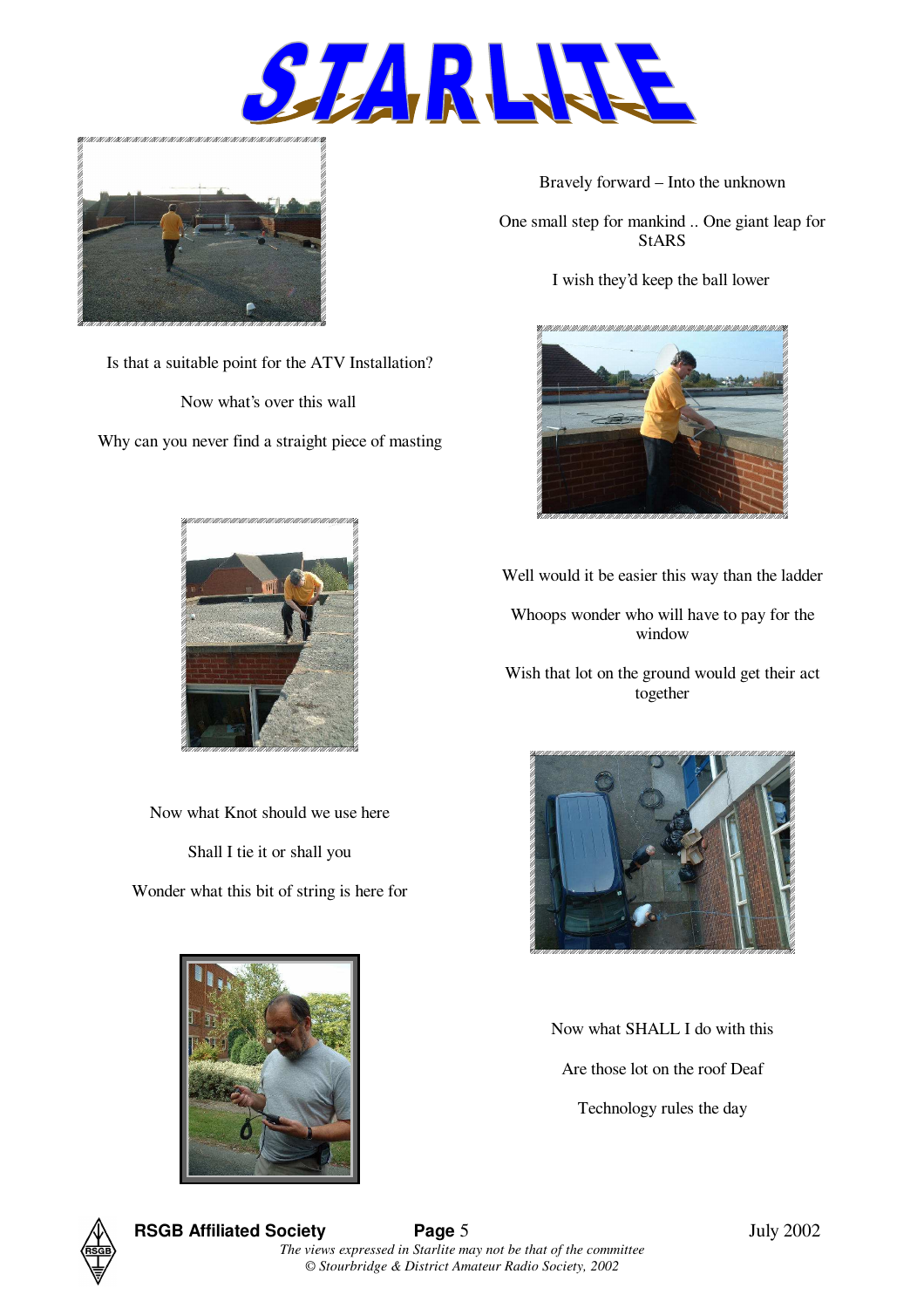

### SUMMER FUN (AUGUST)

If YOU didn't find it the missing word was

### **FOUNDATION**

Disappointingly only 2 entries were submitted

And the winner,

Drawn at the September Main Meeting was

**JIM G????** 

## **LOCAL RALLIES**

**Mars Rally - Sun 17th Nov**

**King Edwards Grammar School**

**Vicarage Road**

**Kings Heath**

### **Future Events**

**REMINDER:-It has been suggested that a trip should be organized to visit the Motor Museum at Gaydon, Coventry. This would necessarily take place on a Sat/Sun dependant upon interest. Would all those interested please indicate such on the notice to be found in the shack or advise any of the committee members? It was hoped that a decision can be taken at the next committee meeting to be held early September. However there has been NO expression of interest outside the Committee. So please give an indication if you are interested**

### **CELEBRATIONS**

**Those that missed the meeting of the 21st October will have missed the announcement of a momentous achievement not to mention being able to partake of a selection of Alcoholic Beverages.**

**The event was to celebrate the 'First On Air Contact' by Arthur Parkes G2DVI since he was granted his licence 64 years ago.**

**Arthur told us that he had recently established a brief contact on 2m So there's a new call to look out for**

**Watch out for a more in depth article in your December Issue of Starlite**

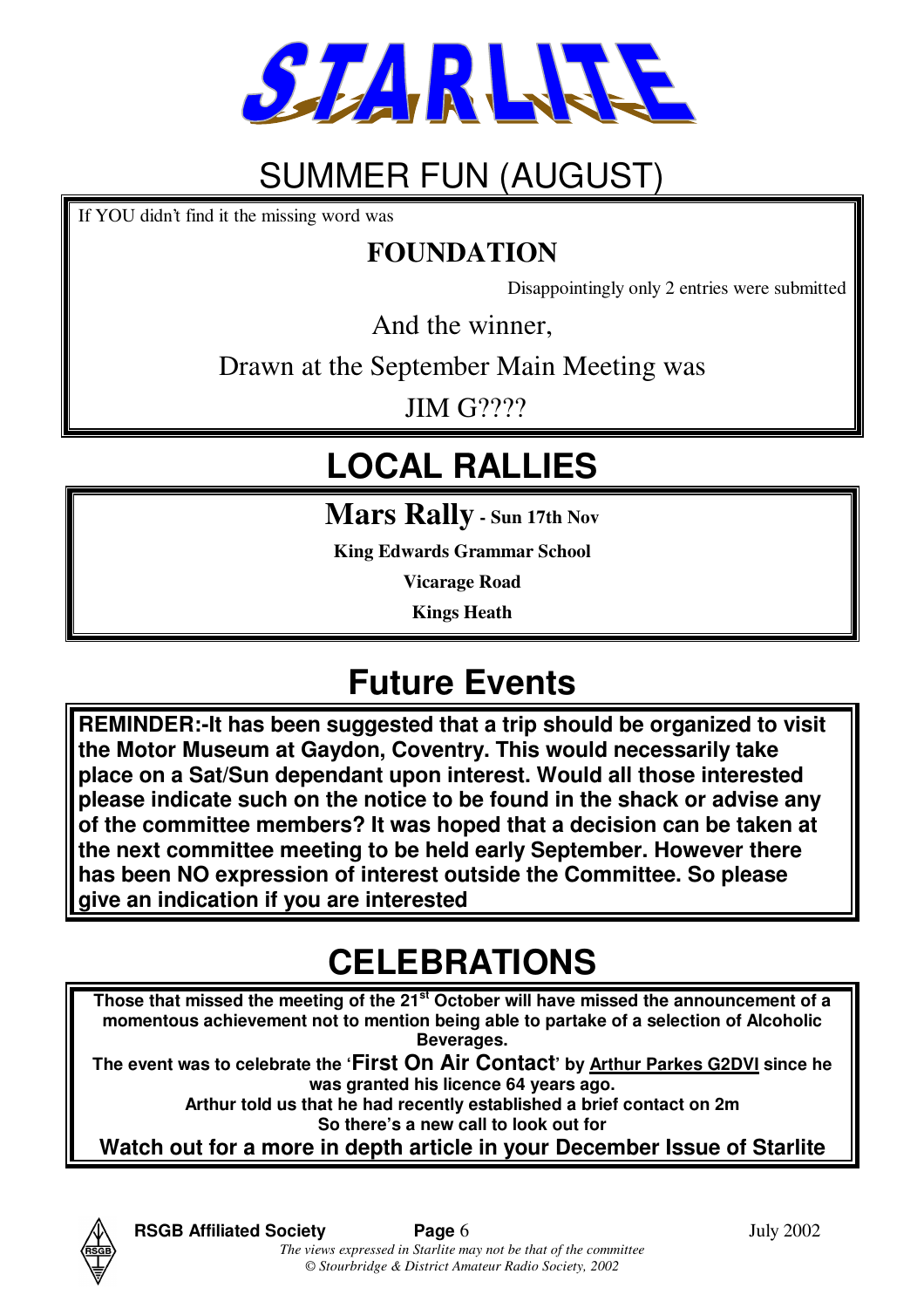

### **Reminders**

## Any contacts for future talks??

**If you know of anybody willing to visit the Society and deliver a talk/demo of interest then PLEASE pass the information to Tony M1CZH or any Committee Member.** 

**Whilst radio/electronic topics are preferred** 

**any other topic can be covered**

# IN CASE YOU MISSED IT.

**Stocktaking of known club assets is now virtually completed and a special meeting will be held on the second Monday in October to place values on all items. Any items on loan should be returned to the club by that date in order that their condition may be reviewed and a balance sheet value placed on them**

**NEXT STARLITE ISSUE DUE** 

**NOVEMBER 18th – submissions by 14th please.** 

YOUR newsletter wants YOU

(Or more to the Point your INPUT)

Send To:

& **(01384) 894019 Quarry Bank**

**editor@starlitenews.btinternet.co.uk DY5 2LY**

**Starlite Editor: Malcolm Davies - G8JTL 25 Walker Avenue Brierley Hill**

| <b>Your Committee</b> |         |       |                         |  |  |  |
|-----------------------|---------|-------|-------------------------|--|--|--|
| Hon President         | Wayne   | G7LLT |                         |  |  |  |
| Vice President        | Tony    | M1CZH |                         |  |  |  |
| Hon Treasurer         | John    | G8UAE |                         |  |  |  |
| Hon Secretary         | John    | M1EJG |                         |  |  |  |
|                       | Malcolm | G8JTL | (Newsletter Editor)     |  |  |  |
|                       | Bob     | G4VPE |                         |  |  |  |
| Committee             | Richard | M1DBC |                         |  |  |  |
|                       | James   | G7HEZ |                         |  |  |  |
|                       | Eric    | G7JWJ | (Co-Opted)              |  |  |  |
|                       | Alan    | G6UYJ | $\overline{(Co-Opted)}$ |  |  |  |